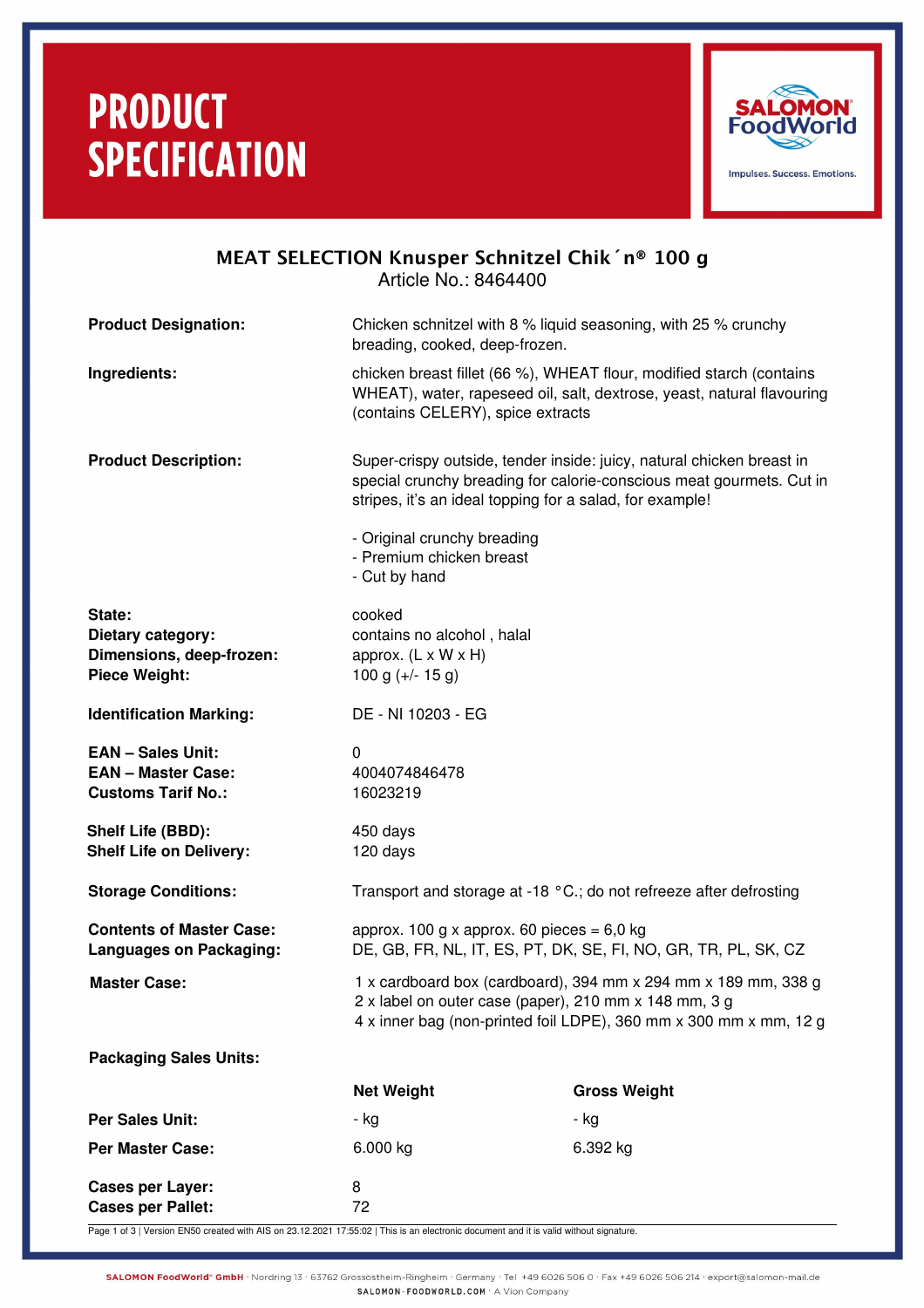# **PRODUCT SPECIFICATION**



## MEAT SELECTION Knusper Schnitzel Chik´n® 100 g Article No.: 8464400

| <b>Gross Weight per Pallet:</b><br><b>Pallet Height:</b> | 480.224 kg<br>1851 mm                                                                                                                                                                                                                                                                                                                                                                                                                                                                                                                     |
|----------------------------------------------------------|-------------------------------------------------------------------------------------------------------------------------------------------------------------------------------------------------------------------------------------------------------------------------------------------------------------------------------------------------------------------------------------------------------------------------------------------------------------------------------------------------------------------------------------------|
| <b>Recommended Preparation:</b>                          | Prepare the product from frozen. Cooking times may vary depending<br>on the power rating of the appliance.<br>Merrychef 230V:<br>1 pieces, 02:00 min.,<br>250 °C, 25 % fan speed, 100 % microwave power<br>4 pieces, 03:20 min.,<br>250 °C, 20 % fan speed, 100 % microwave power<br>Merrychef 380V:<br>1 pieces, 01:15 min.,<br>250 °C, 25 % fan speed, 100 % microwave power<br>4 pieces, 02:15 min.,<br>250 °C, 35 % fan speed, 100 % microwave power<br>Combi-steamer (dry heat): 210 °C ca. 11 min.<br>Deep-fryer: 175 °C 4 - 5 min. |

### **Nutritional values: 100 g contain on average:**

| Energy [kJ / kcal]:     | 793 / 189 |
|-------------------------|-----------|
| Fat $[g]$ :             | 8.1       |
| of which saturates [g]: | 1.4       |
| Carbohydrate [g]:       | 14        |
| of which sugars [g]:    | 1.1       |
| Protein [g]:            | 14        |
| Salt [g]:               | 1.4       |
| Fibre [g]:              | 21        |
|                         |           |

### **Bacteriological Data:**

| $<$ 100000 CFU/g      |
|-----------------------|
| $<$ 100 CFU/g         |
| $<$ 1000 CFU/g        |
| $<$ 100 CFU/g         |
| $<$ 100 CFU/g         |
| not traceable in 25 g |
|                       |

Page 2 of 3 | Version EN50 created with AIS on 23.12.2021 17:55:02 | This is an electronic document and it is valid without signature.